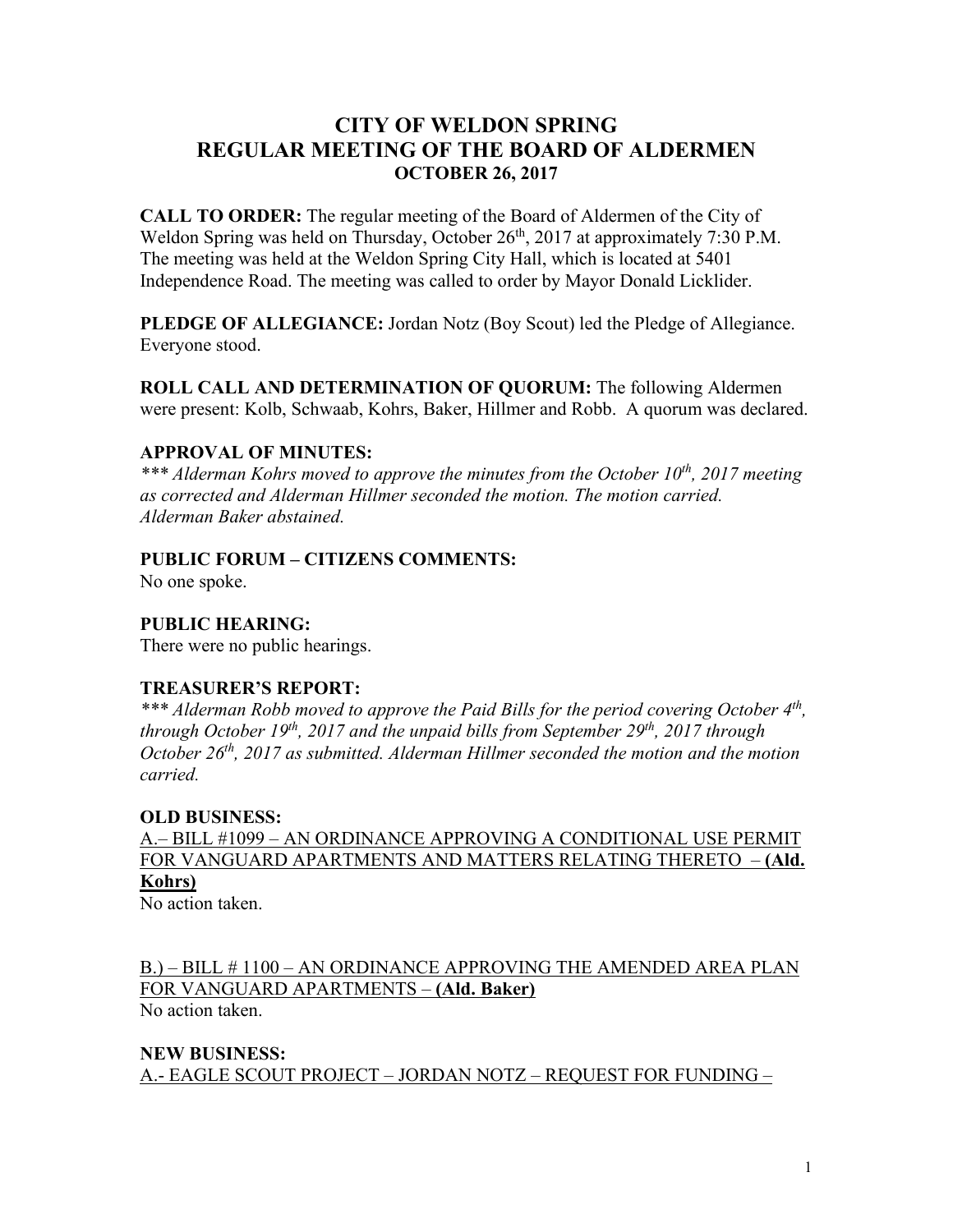## **Consideration/Motion)**

*\*\*\*Alderman Hillmer made a motion to listen to Scout Jordan Notz's revised proposal for the frisbee disc golf Eagle Project and Alderman Kohrs seconded the motion. The motion carried.*

**Jordan Notz** addressed the Board and thanked them for reconsidering his request. Mr. Notz had submitted his revisions to the Board earlier in the week.

**Mr. Notz** also mentioned that he understood the Board's concerns over the costs and the safety issues that were presented at the last Board meeting.

**David McCormick** (Gateway Disc Sports) explained how Frisbee Golf is played and also discussed the costs of the equipment and materials.

There was discussion over the proposed 4 hole versus the new proposed 9 hole. It was stated that the new proposal would move the course from the existing City Park to the newly purchased 5 acres adjacent to the existing park.

There was also discussion over the proposed "walking trails" that were in the Master Park Plan.

**Alderman Kolb** said that she did not want to see the proposed trails go away because residents are asking for more walking trails.

Discussion also ensued over the fact that the grade on the newly acquired 5 acres had changed from what was originally seen on paper.

**Jordan Notz** stated that he was designing a 9 hole course but was planning on a 4 hole to begin with. He also stated that the baskets are not permanent and could be moved if needed.

**Alderman Robb** said that he didn't feel that it was a good idea to have disc holes and trails in close proximity but also stated that we don't really have a working Park Plan yet and probably wouldn't for at least another two years. He suggested that perhaps any new trails not be completed in asphalt until we see what we really want.

**Mr. McCormick** said that he would donate discs (which could have the City logo imprinted on them and could be rented or signed out to players). He also stated that if for whatever reason the City no longer wanted the frisbee golf course, his company would buy back the baskets at \$400.00 each.

**Alderman Robb** said that he felt that the City should expend \$1594.00 for the project and hold any additional donations in escrow for maintenance and repairs of the baskets. *\*\*\* Alderman Hillmer moved to approve the expense of up to \$1594.00 for the design of a nine-hole course with the installation of a four-hole course with holes/baskets being able to be relocated if need be for walking trail and safety concerns. Alderman Robb* 

*seconded the motion and the motion carried.*

**Jordan Notz** thanked the Board for their reconsideration of his project.

### B. - HR GREEN -SUPPLEMENTAL AGREEMENT #2 – **(Discussion/Motion)** No action taken.

### C. – HR. GREEN – SUPPLEMENTAL AGREEMENT #5 – **(Discussion/Motion)**

This Supplemental Agreement is to provide additional construction inspection and coordination services not previously included in the original scope of services. After much discussion, *\*\*\* Alderman Baker moved to approve HR Green's Supplemental Agreement #5 in the amount of \$27,357.03. Alderman Hillmer seconded the motion and*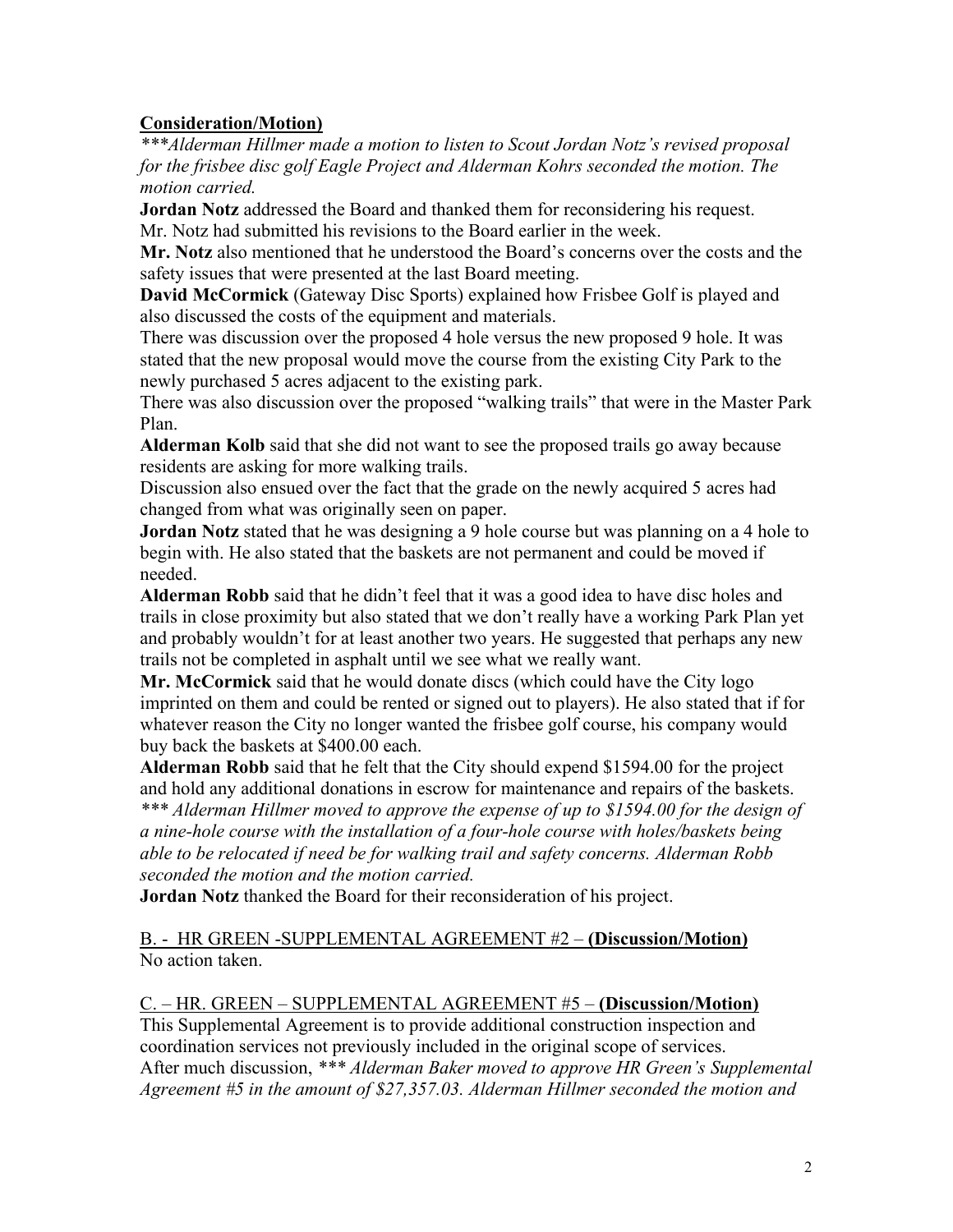*the motion carried.*

#### D. – UNAUDITED STATEMENT OF RECEIPT & DISBURSEMENTS FOR FISCAL YEAR ENDING 09/30/17 – PUBLICATION – **(Consideration/Motion)**

*\*\*\* Alderman Baker moved to approve the publication of the unaudited statement of receipts and disbursements for the fiscal year ending 09/30/2017. Alderman Kohrs seconded the motion. The motion carried.*

#### REPORTS & COMMITTEES

**City Administrator:** No report submitted. **City Attorney:** No report given. **Planning & Zoning Commission:** No report given. **Committee Reports:** No report given.

#### RECEIPTS & COMMUNICATIONS:

**Alderman Schwaab** mentioned that he is still getting calls concerning the proposed Vanguard apartments.

**Alderman Kohrs** said that he had attended his HOA meeting for Wrenwyck Subdivision and there was a lot of concern about the rezoning of the property that Vanguard Apartments is wishing to build on. Mr. Kohrs said that he informed those people that there was "NO" rezoning involved and after they realized exactly what was going on, they expressed to him that if they had known that they would have never signed the petition that had been circulating.

**Alderman Kohrs** also inquired about the proposed sign that stated "No Blocking Entrance" that was to be installed at the newly remodeled QuikTrip.

**Mr. Padella** (City Administrator) said that he would check on that.

**Alderman Hillmer** said that if and when we have Eagle Scout projects that are requiring Board permission or funds, he would like to have more notice up-front before they come before the Board of Aldermen so that the Board can give them some feedback beforehand.

**Alderman Kolb** just wanted to remind everyone not to forget the pedestrian crossings up by the Whitmoor Subdivision.

**Mayor Licklider** said that he was going to the ribbon-cutting tomorrow at the new shooting range at Bush's Wildlife. He also informed the Board that St. Charles County received a grant for an 8' to 10' wide walking trail on Pitman Hill Road for the new County Park.

**Alderman Robb** said that the input that was received at the last Work Session regarding the five-Year Plan was very helpful. He also commented that this was a working document and not something that was etched in stone. He also suggested that the Board might want to consider forming a Parks Committee and figure out how to generate more revenues.

WORK SESSION: None called for.